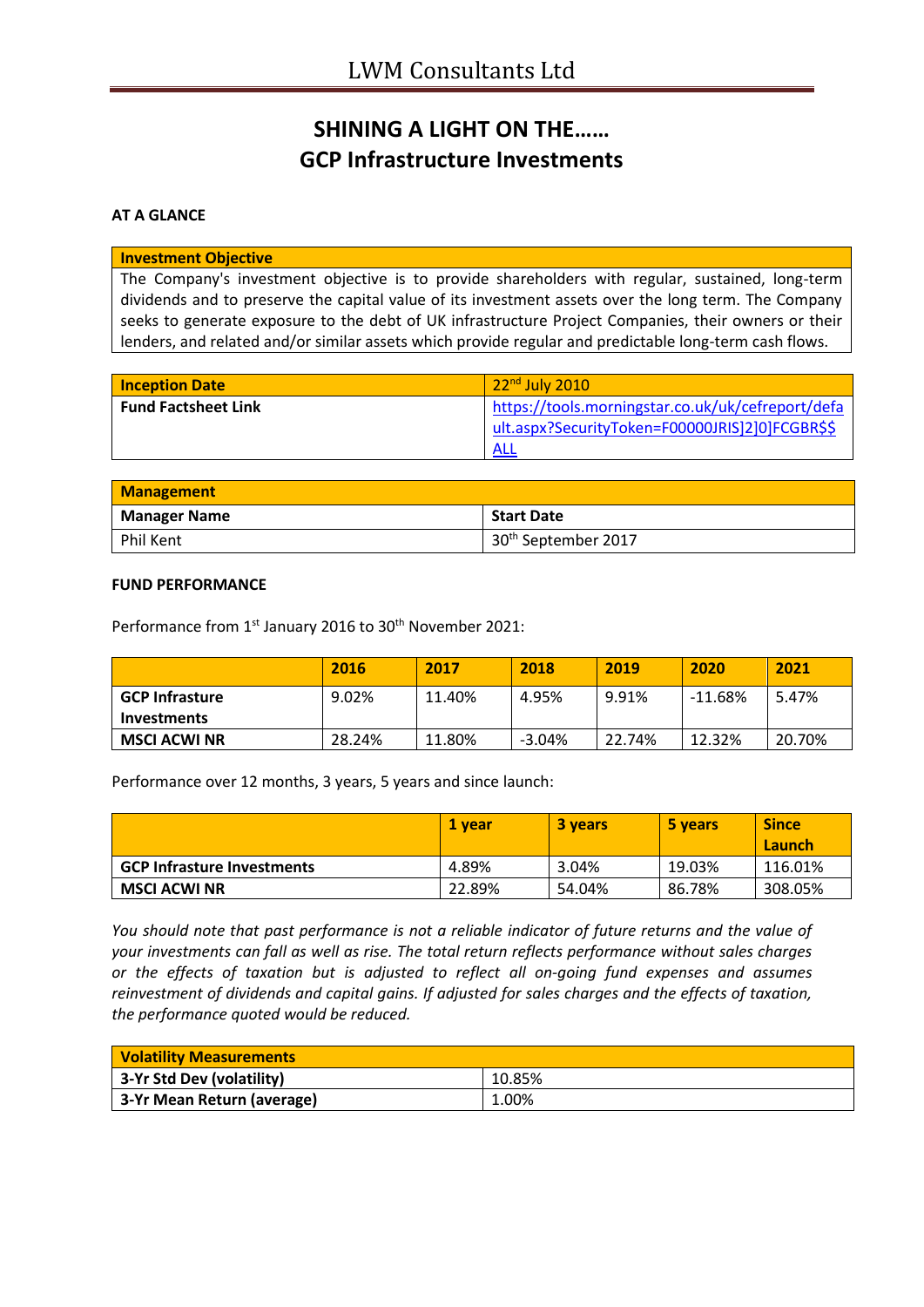## LWM Consultants Ltd

| <b>Top 5 Holdings</b>         |                         |       |
|-------------------------------|-------------------------|-------|
| Cardale PFI Investments       | PFI/PPP                 | 11.4% |
| <b>GCP Bridge Holdings</b>    | Various                 | 5.5%  |
| Gravis Solar                  | <b>Commercial Solar</b> | 5.4%  |
| <b>Gravis Asset Holdings</b>  | <b>Renewables</b>       | 5.1%  |
| <b>GreenCo Alpha Holdings</b> | Offshore Wind           | 4.8%  |

| <b>Top 5 Sectors</b> |       |  |
|----------------------|-------|--|
| PFI/PPP              | 24.0% |  |
| Solar                | 21.1% |  |
| Wind                 | 19.0% |  |
| Supported Living     | 14.0% |  |
| <b>Biomass</b>       | 11.0% |  |

### **UPDATE….**

In a world where investors are seeking both income and diversification, this strategy is something to consider. It is effectively a portfolio of debt that looks to invest in debt secured against UK infrastructure projects that generate long-dated, predictable, public sector backed cash flows. Ultimately, they are looking to generate a decent level of income which they have been able to do over the last 11 years. This is currently at 6.5% but importantly, at the same time, preserve investor capital.

The fund is well placed to benefit from the transition to net zero, and the additional investment into infrastructure to achieve this. Investors have a diversified portfolio which currently invests across geothermal (1%), solar (21%), supported living 14%, hydro electric (2%), biomass (11%), wind (19%), anaerobic digestion (8%) and PPP/PFI (24%).

They manage risk carefully. As an example, with the short-term volatility in electricity prices, they managed this with a mix of PPA fixing and fund level financial hedges. They are also careful to ensure that in providing a dividend the principal value must be preserved, so they are cautious with dividend income.

They have pipeline business across renewables, forestry, EV, solar, hydro / wind and battery storage.

Examples of holdings include:

Eden Geothermal, which is providing funding for a deep thermal well to provide heat and power for the Eden Project.

Birmingham Biopower, which is a waste wood gasification plant. This takes waste wood and turns it into gas, which creates heat and steam and then turns to electricity.

In summary, investors looking for income through a diversified mix of infrastructure projects could consider this. They have an 11-year track record and this pays a healthy dividend.